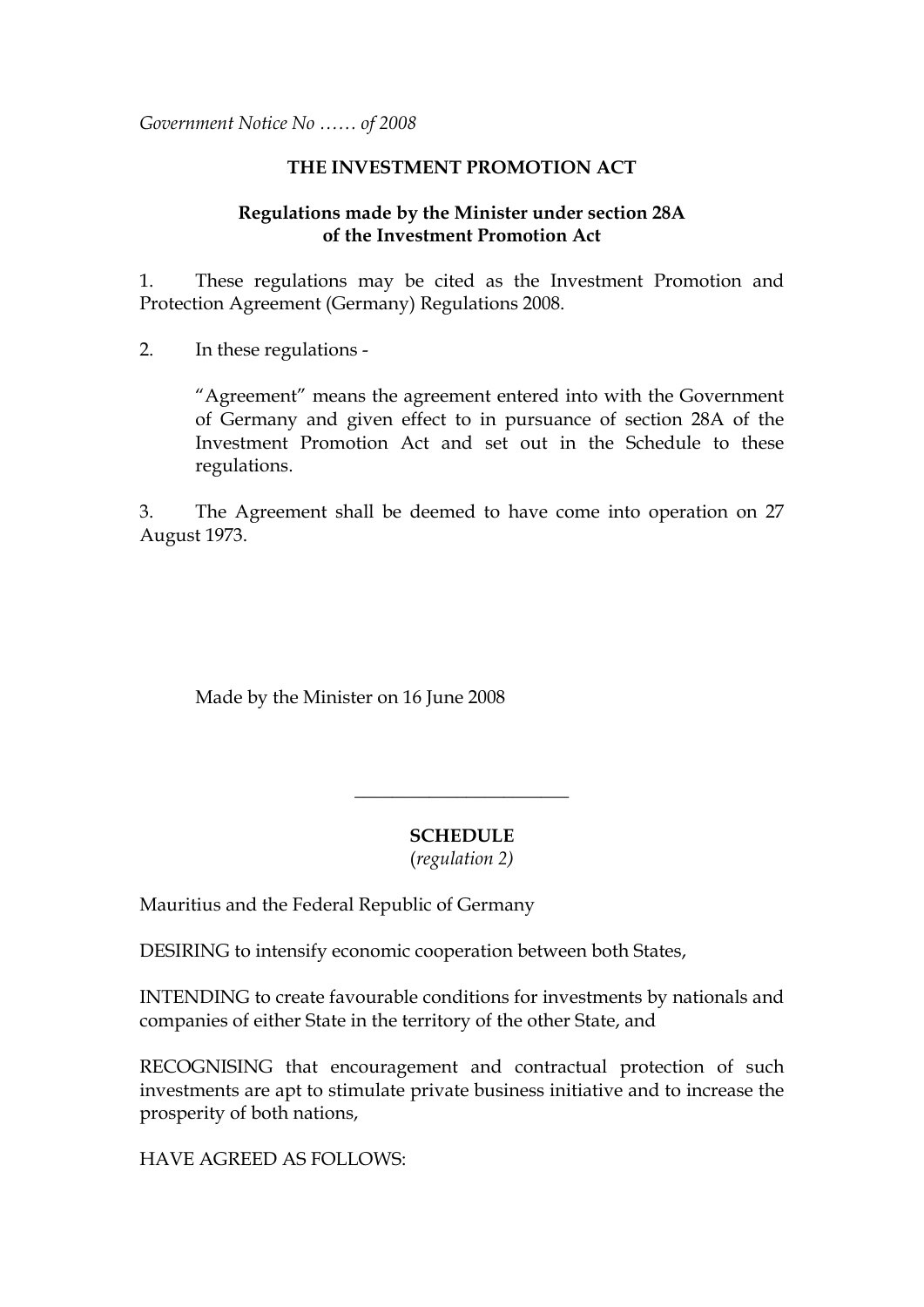Each Contracting Party shall in its territory promote as far as possible the investment of capital by nationals or companies of the other Contracting Party and admit such investments in accordance with its legislation. It shall in any case accord such investments fair and equitable treatment.

#### **Article 2**

 (1) Neither Contracting Party shall in its territory subject investments owned or controlled by nationals or companies of the other Contracting Party, to treatment less favourable than it accords to investments of its own nationals or companies or to investments of nationals or companies of any third State.

(2) Neither Contracting Party shall in its territory subject nationals or companies of the other Contracting Party, as regards their activity in connexion with investments, to treatment less favourable than it accords to its own nationals or companies or to nationals or companies of any third State.

#### **Article 3**

 (1) Investments by nationals or companies of either Contracting Party shall enjoy full protection as well as security in the territory of the other Contracting Party.

 (2) Investments by nationals or companies of either Contracting Party shall not be expropriated in the territory of the other Contracting Party except for the public benefit and against compensation. Such compensation shall represent the equivalent of the investment expropriated: it shall be actually realizable, freely transferable, and shall be made without delay. Provision shall have been made in an appropriate manner at or prior to the time of expropriation for the determination and the giving of such compensation. The legality of any such expropriation and the amount of compensation shall be subject to review by due process of law.

(3) Nationals or companies of either Contracting Party whose investments suffer losses in the territory of the other Contracting Party owing to war or other armed conflict, revolution, a state of national emergency, or revolt, shall be accorded treatment no less favourable by such other Contracting Party than that Party accords to its own nationals or companies as regards restitution, indemnification, compensation or other valuable consideration. Such payments shall be freely transferable.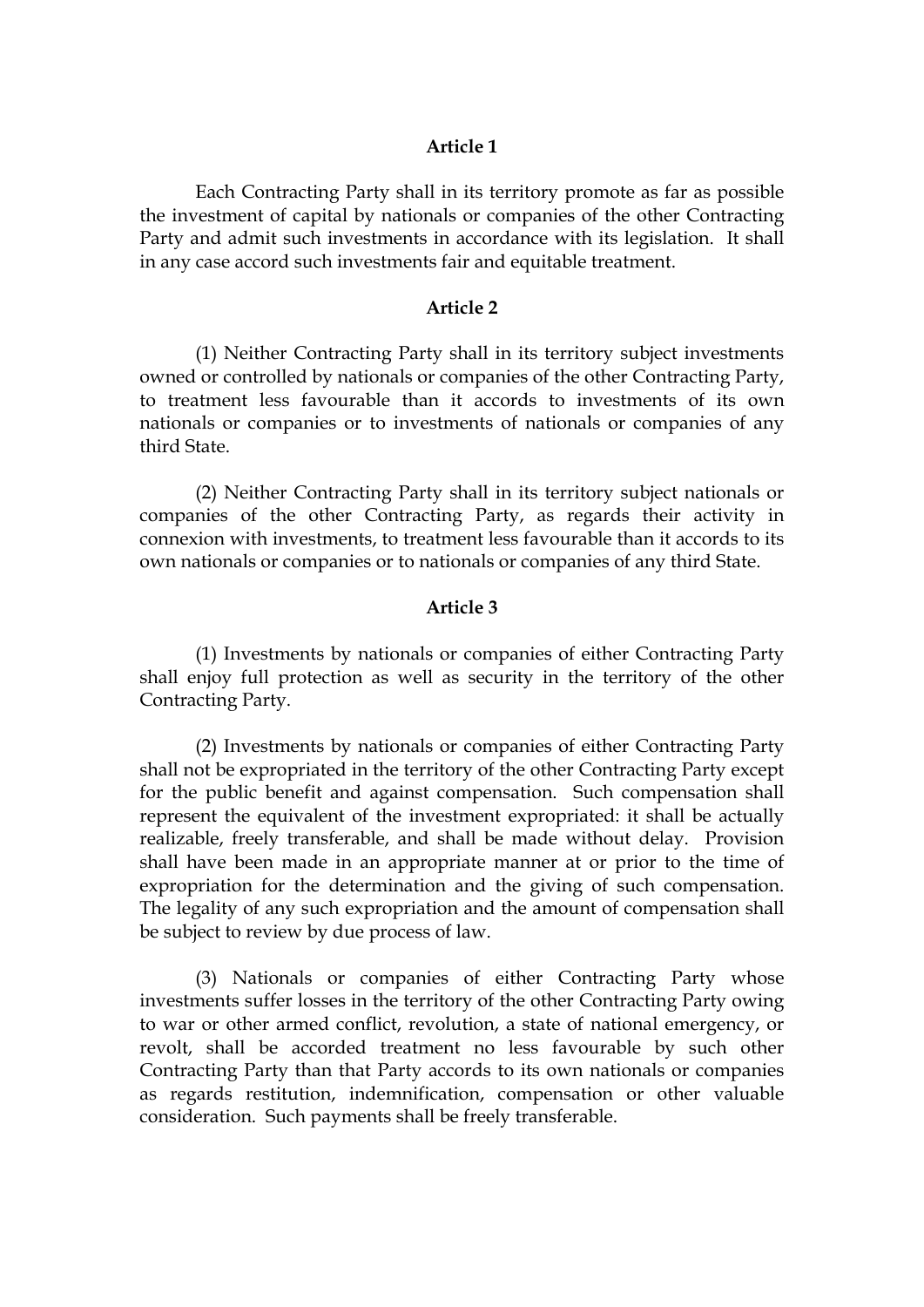(4) Nationals or companies of either Contracting Party shall enjoy most-favoured-nation treatment in the territory of the other Contracting Party in respect of the matters provided for in the present Article.

## **Article 4**

 Either Contracting Party shall in respect of investments guarantee to nationals or companies of the other Contracting Party the free transfer of the capital, of the returns from it and, in the event of liquidation, of the proceeds from such liquidation.

## **Article 5**

 If either Contracting Party makes payment to any of its nationals or companies under a guarantee it has assumed in respect of an investment in the territory of the other Contracting Party, the latter Contracting Party shall, without prejudice to the rights of the former Contracting Party under Article 11, recognize the assignment, whether under a law or pursuant to a legal transaction, of any right or claim from such national or company to the former Contracting Party as well as the subrogation of that Contracting Party to any such right or claim, which that Contracting Party shall be entitled to assert to the same extent as its predecessor in title. As regards the transfer of payments to be made to the Contracting Party concerned by virtue of such assignment, paragraphs 2 and 3 of Article 3 as well as Article 4 shall apply mutatis mutandis.

#### **Article 6**

 (1) To the extent that those concerned have not made another arrangement admitted by the appropriate agencies of the Contracting Party in whose territory the investment is situated, transfers under paragraph 2 or 3 of Article 3, under Article 4 or Article 5 shall be made without delay and at the rate of exchange effective for current transactions on the day the transfer is made.

 (2) The rate for exchange effective for current transactions shall be based on the par value agreed with the International Monetary Fund and shall lie within the margins above or below parity admitted under section 3 of Article IV of the Articles of Agreement on the International Monetary Fund.

 (3) If at the date of transfer no rate of exchange within the meaning of paragraph 2 above exists in respect of either Contracting Party, the official rate fixed by such Contracting Party for its currency in relation to the US-Dollar or to another freely convertible currency or to gold shall be applied. If no such rate has been fixed, the appropriate agencies of the Contracting Party in whose territory the investment is situate shall admit a rate of exchange that is fair and equitable.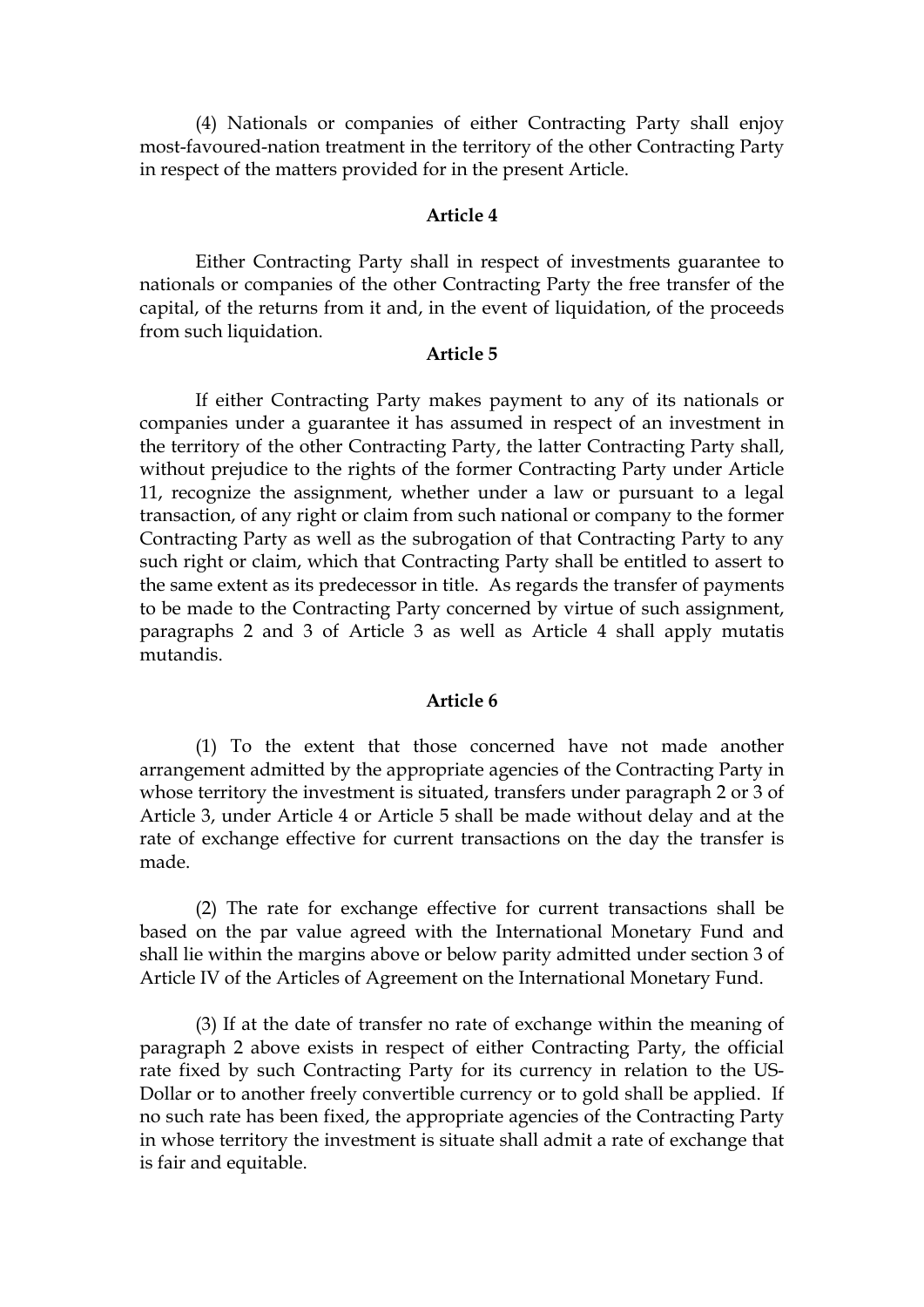(1) If the legislation of either Contracting Party or international obligations existing at present or established hereafter between the Contracting Parties in addition to the present Agreement, contain a regulation, whether general or specific, entitling investments by nationals or companies of the other Contracting Party to a treatment more favourable than is provided for by the present Agreement, such regulation shall to the extent that it is more favourable prevail over the present Agreement.

 (2) Either Contracting Party shall observe any other obligation it may have entered into with regard to investments in its territory by nationals or companies of the other Contracting Party.

#### **Article 8**

 (1) The term "investment" shall comprise every kind of asset, and more particularly, though not exclusively,

- (a) movable and immovable property as well as any other rights in rem, such as mortgages, liens, pledges, usufructs and similar rights:
- (b) shares of companies and other kinds of interests;
- (c) `claims to money or to any performance having an economic value;
- (d) copyrights, industrial property rights, technical processes, trade-names, and goodwill;
- (e) business concessions under public law, including concessions to search for, extract or exploit natural resources.

Any alteration of the form in which assets are invested shall not affect their classification as investment.

 (2) The term "returns" shall mean the amounts yielded by an investment for a definite period as profit or interest.

- (3) The term "nationals" shall mean
	- (a) in respect of the Federal Republic of Germany: Germans within the meaning of the Basic Law for the Federal Republic of Germany;
	- (b) in respect of Mauritius: Citizens of Mauritius within the meaning of Chapter III of the Constitution and the Mauritius Citizenship Act, 1968.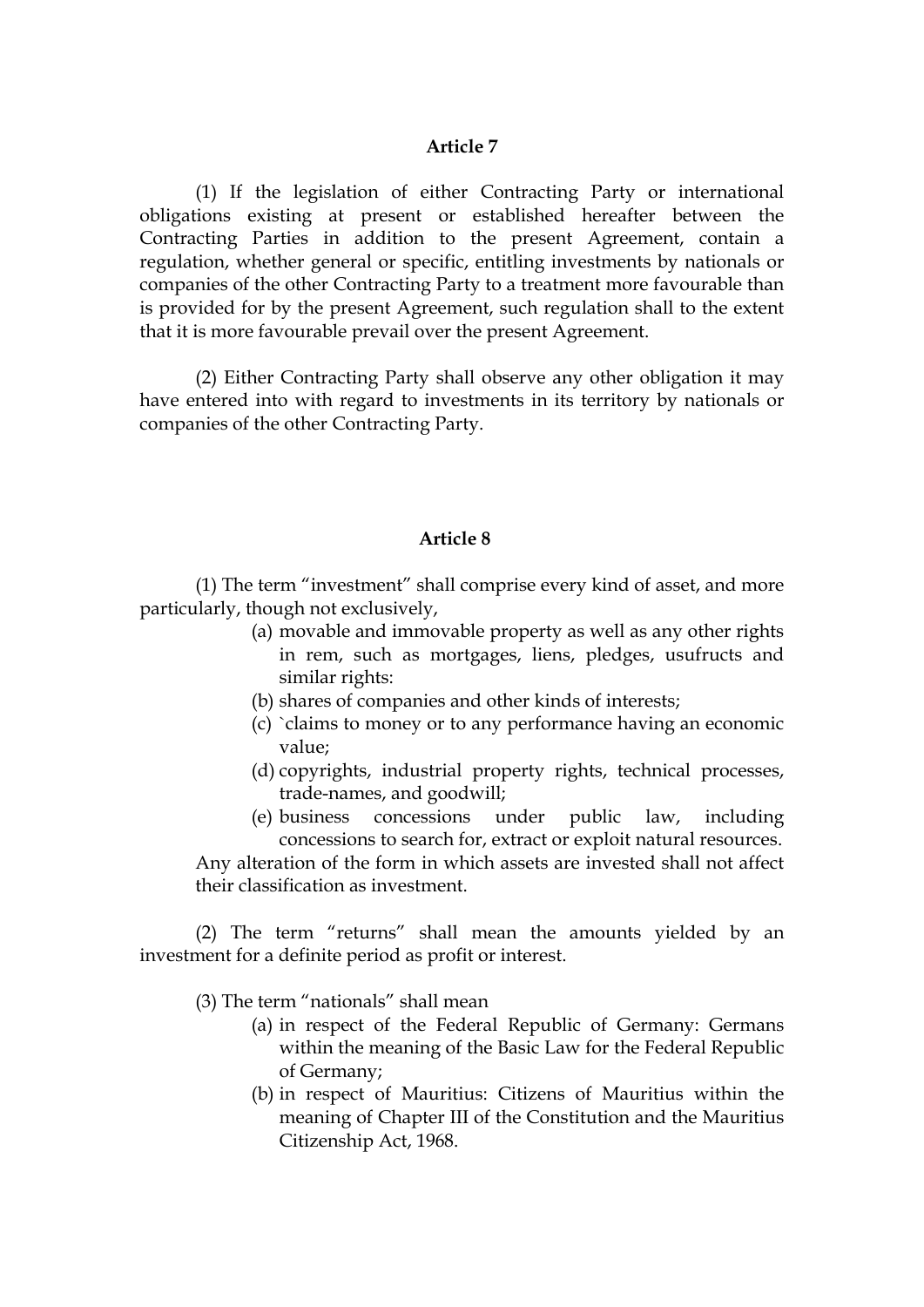- (4) The term "companies" shall mean
	- (a) in respect of the Federal Republic of Germany: any juristic person as well as any commercial or other company or association with or without legal personality, having its seat in the territory of the Federal Republic of Germany and lawfully existing consistent with legal provisions, irrespective of whether the liability of its partners, associates or members is limited or unlimited and whether or not its activities are directed at profit;
	- (b) in respect of Mauritius: any corporate or incorporate body, association or partnership established in accordance with Mauritian law and registered in whatever manner in Mauritius, irrespective of whether the liability of its partners, associates or members is limited or unlimited and whether or not its activities are directed at profit.

 The present Agreement shall also apply to investments made prior to its entry into force by nationals or companies of either Contracting Party in the territory of the other Contracting Party consistent with the latter's legislation. This provision shall not affect the Agreement of 27 February 1953 on German External Debts.

#### **Article 10**

 Either Contracting Party shall grant national treatment within the framework of the present Agreement in consideration of the fact that national treatment in like matters is also granted by the other Contracting Party.

#### **Article 11**

 (1) Disputes concerning the interpretation or application of the present Agreement should, if possible, be settled by the Governments of the two Contracting Parties.

 (2) If a dispute cannot thus be settled, it shall upon the request of either Contracting Party be submitted to an arbitral tribunal.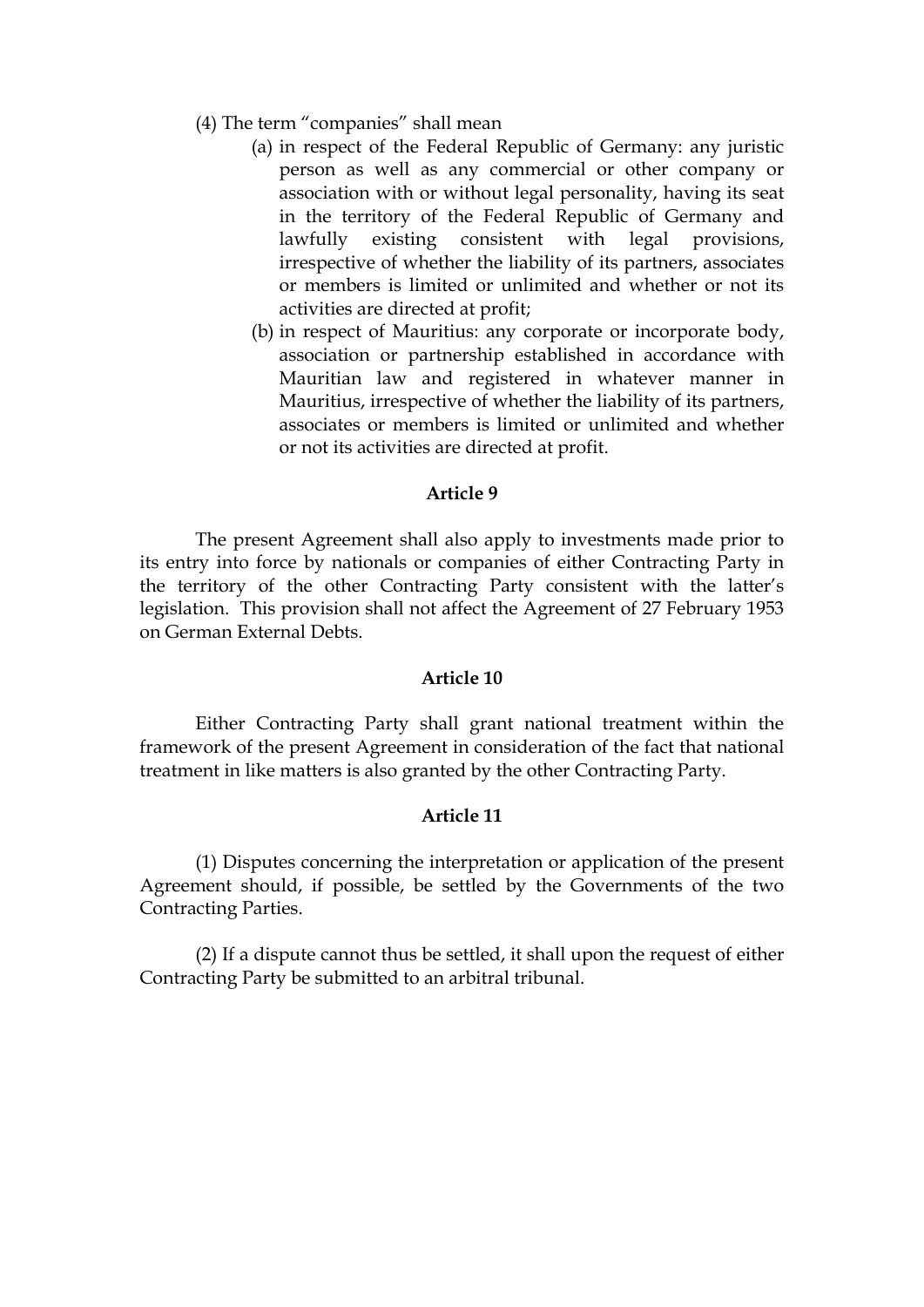(3) Such arbitral tribunal shall be constituted for each individual case as follows: Each Contracting Party shall appoint one member, and these two members shall agree upon a national of a third State as their Chairman to be appointed by the Governments of the two Contracting Parties. Such members shall be appointed within two months, and such chairman within three months, from the date on which either Contracting Party has informed the other Contracting Party that it wants to submit the dispute to an arbitral tribunal.

 (4) If the periods specified in paragraph 3 above have not been observed, either Contracting Party may, in the absence of any other relevant agreement, invite the President of the International Court of Justice to make the necessary appointments. If the President is a national of either Contracting Party or if he is otherwise prevented from discharging the said function, the Vice-President should make the necessary appointments. If the Vice-President is a national of either Contracting Party or if he, too, is prevented from discharging the said function, the Member of the International Court of Justice next in seniority who is not a national of either Contracting Party should make the necessary appointments.

 (5) The arbitral tribunal shall reach its decisions by a majority of votes. Such decisions shall be binding. Each Contracting Party shall bear the cost of its own member and of its counsel in the arbitral proceedings; the cost of the Chairman and the remaining costs shall be borne in equal parts by both Contracting Parties. The arbitral tribunal may make a different regulation concerning costs. In all other respects, the arbitral tribunal shall determine its own procedure.

#### **Article 12**

 The provisions of the present Agreement shall remain in force also in the event of a conflict arising between the Contracting Parties, without prejudice to the right of taking such temporary measures as are permitted under the general rules of international law. Measures of this kind shall be repealed not later than on the date of the actual termination of the conflict, irrespective of whether or not diplomatic relations have been re-established.

#### **Article 13**

 With the exception of the provisions in paragraph 7 of the Protocol, referring to air transport, the present Agreement shall also apply to Land Berlin, provided that the Government of the Federal Republic of Germany has not made a contrary declaration to the Government of Mauritius within three months from the entry into force of the present Agreement.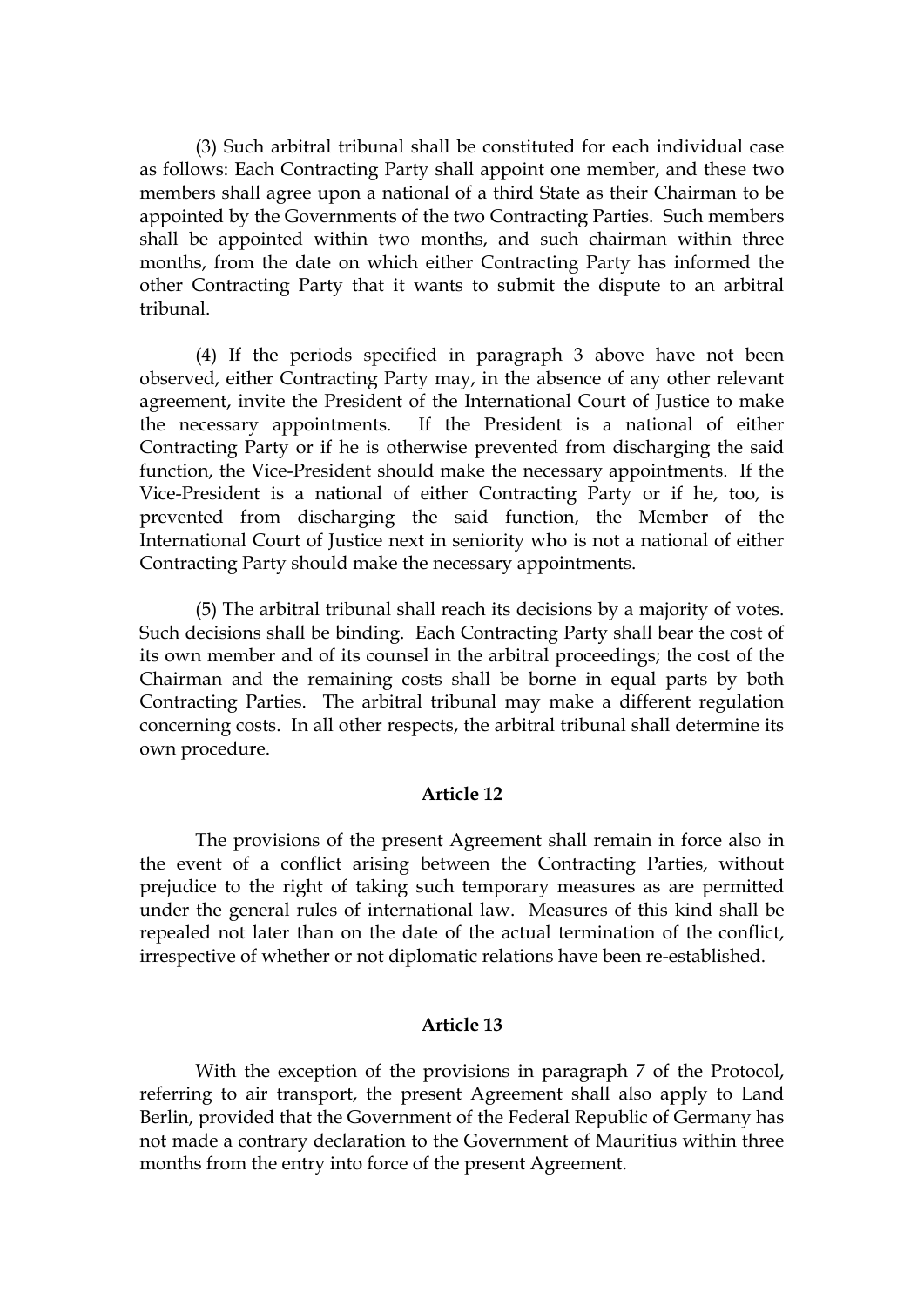(1) The present Agreement shall enter into force thirty days from the date on which the Government of the Federal Republic of Germany shall have informed the Government of Mauritius that the constitutional requirements for such entry into force have been fulfilled.

 (2) The present Agreement shall remain in force for a period of ten years and shall continue in force thereafter for an unlimited period except if denounced in writing by either Contracting Party one year before its expiration. After the expiry of the period of ten years the present Agreement may be denounced at any time by either Contracting Party giving one year's notice.

 (3) In respect of investments made prior to the date of termination of the

present Agreement the provisions of Articles 1 to 13 shall continue to be effective for a further period of twenty years from the date of termination of the present Agreement.

DONE at Port Louis on the 25<sup>th</sup> May 1971 in four originals, two each in the English and German languages, all four texts being equally authentic.

**S. Ramgoolam T. Ramelow** 

**For Mauritius For the Federal Republic of Germany**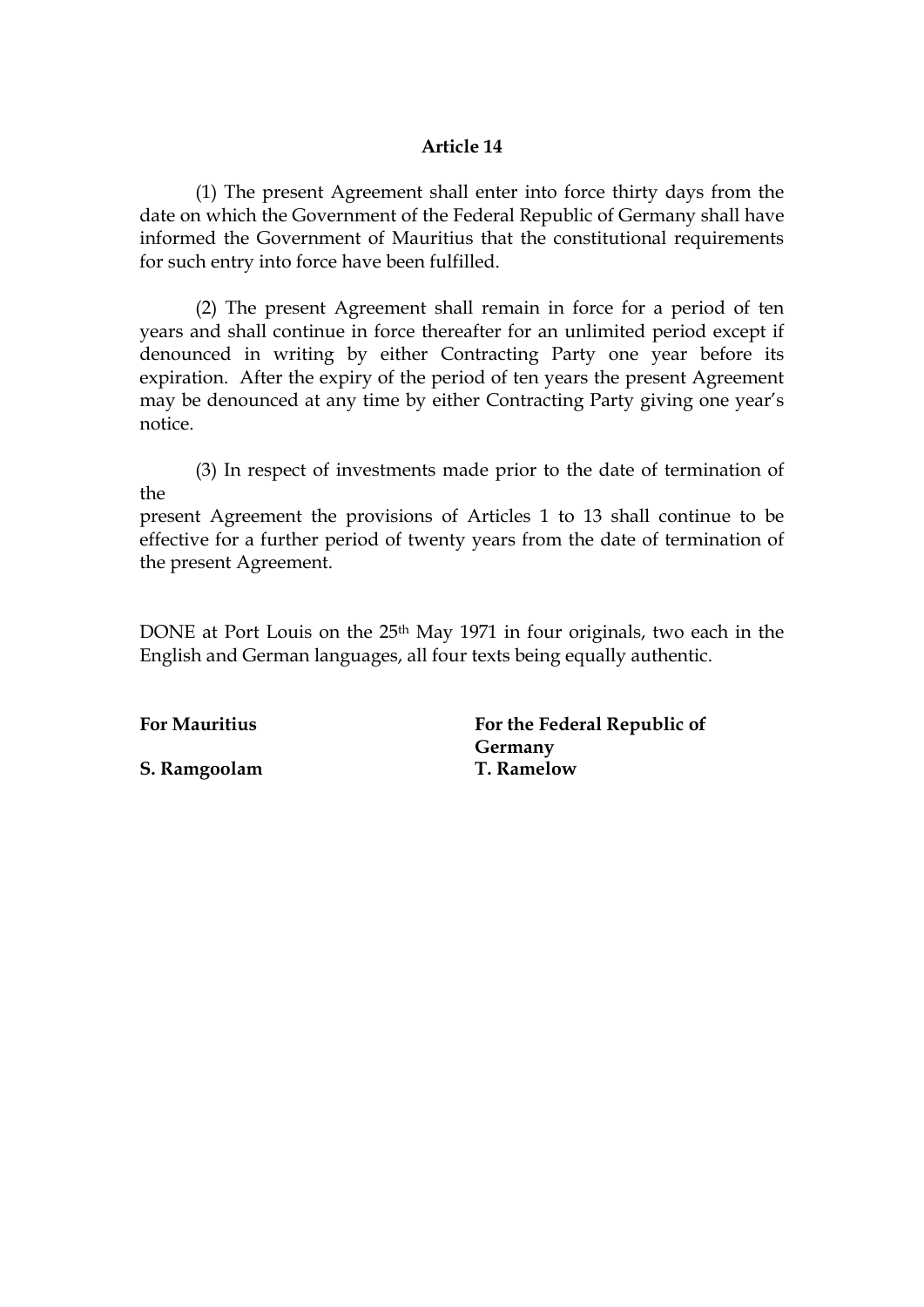## **PROTOCOL**

 On signing the Agreement concerning the Encouragement and Reciprocal Protection of Investments, concluded between Mauritius and the Federal Republic of Germany the undersigned plenipotentiaries have, in addition, agreed on the following provisions which should be regarded as an integral part of the said Agreement:

## (1) **Ad Article 1**

Investments made in accordance with the laws and regulations of either Contracting Party within the area of application of that Party's legal system by nationals or companies of the other Contracting Party, shall enjoy the full protection of the present Agreement.

## (2) **Ad Article 2**

- (a) The following shall more particularly, though not exclusively, be deemed "activity" within the meaning of paragraph 2 of Article 2: the management, maintenance, use, and enjoyment of an investment. The following shall, in particular, be deemed "treatment less favourable" within the meaning of paragraph 2 of Article 2: restricting the purchase of raw or auxiliary materials, of power or fuel or of means of production or operation of any kind, impeding the marketing of products inside or outside the country, as well as any other measures having similar effects. Measures that have to be taken for reasons of public security and order, public health or morality shall not be deemed "treatment less favourable" within the meaning of Article 2.
- (b) Article 2 shall not apply to entry, sojourn, and activity as an employee.

#### (3) **Ad Article 3**

The provisions of paragraph 2 of Article 3 shall also apply to the transfer of an investment to public ownership, to the subjection of an investment to public control, or to similar interventions by public authorities. Expropriation shall mean the taking away or restricting of any property right which in itself or in conjunction with other rights constitutes an investment.

#### (4) **Ad Article 4**

 "Liquidation" within the meaning of Article 4 shall be deemed to include any disposal effected for the purpose of completely or partly giving up the investment concerned.